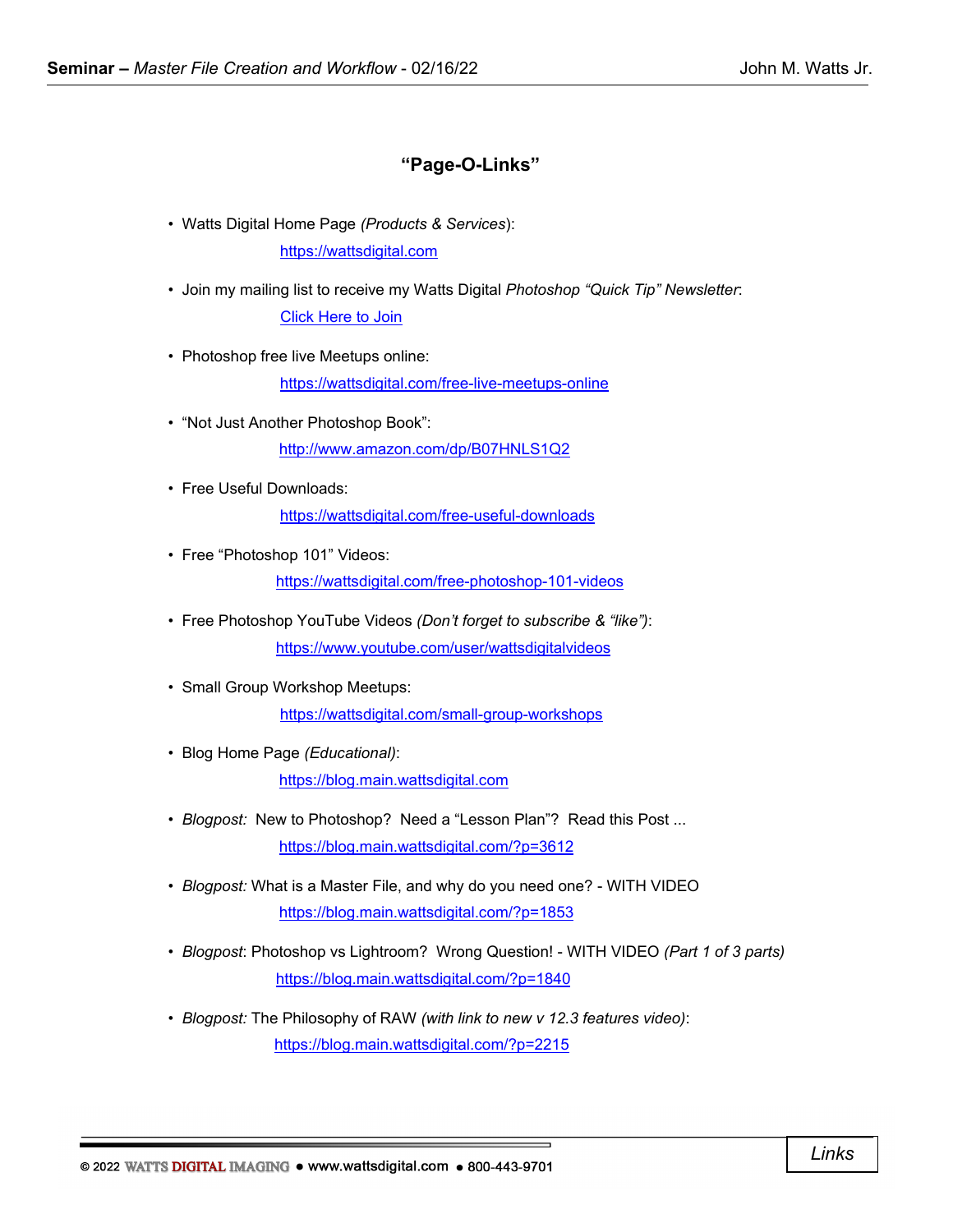**The Master File and Workflow**

*If a picture is truly worth a thousand words,* then here's an overall visual representation of the **Workflow Chart** on page 4 and 5 of these notes – notice that your Workflow centers on creating a **Master File**.



**Creating a Master File is NOT for every image:** it's for those images that you want to spend time with, doing all that's necessary to make your image "pretty". Here's where you pour your artistic "blood, sweat and tears" into your image, using the methods shown in my book and other seminars.

**What is a "Master File"?** It's a 16-Bit, un-flattened, un-sharpened, un-cropped, un-resized file designated as such in its file name, and saved as a .PSD or .TIFF.

#### **Why create a Master File?**

- *It's Multi-purpose:* Use it to create separate files for a specific print size or printer, for the Web, for magazine output, etc. and you'll stay consistent between those files.
- *It's easily correctable:* for color, contrast, cropping, enhancements, etc. non-destructively (loss of digital information).
- *Sharpening is applied according to your print size*: Let's say that your Master File is created from a RAW file – It might be around 11"x16.5" at 300 ppi – If you sharpen for this size and reduce the file to prep for a 4x6 print, it will be over-sharpened.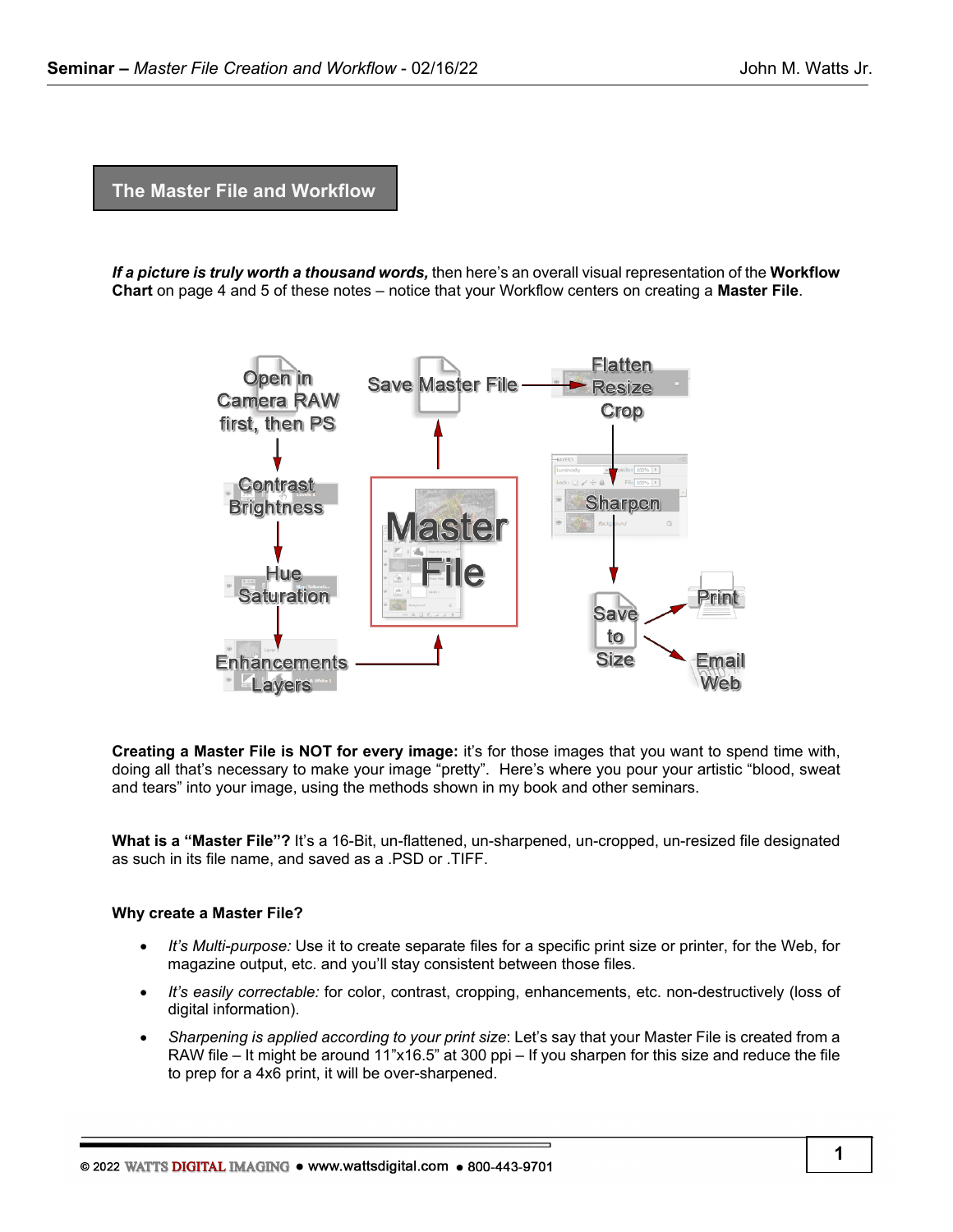## **Basic Elements of a Good Color Print**

## **So, what makes a good color print and how do you use the basics of Photoshop to achieve it?**

There are **eight basic elements necessary in the making of a good color print**, listed below, followed by the tool(s) in Photoshop to control that element - I**f you make proper use of these elements, then you end up with a good print.**

#### A few definitions and explanations are in order:

#### **Contrast:**

*Contrast is the difference in brightness between the light and dark areas of an image.*

A high contrast image has a harsh look, typically having a lot of dark areas and a lot of light areas and very little mid-tones. A low contrast image, by comparison, is flat, bland and lifeless -- mostly midtones with very few dark areas and light areas.

#### **What is color?**

The dictionary defines it as *"the quality of an object or substance with respect to light reflected by the object, usually determined visually by measurement of hue, saturation, and brightness of the reflected light."*

| <b>Basic Elements of a</b><br><b>Good Color Print</b> | <b>Corresponding Basic</b><br>Tool(s) in Photoshop |
|-------------------------------------------------------|----------------------------------------------------|
| $\blacksquare$ Contrast                               | $\blacksquare$ Levels                              |
| Luminance/<br><b>Brightness</b>                       | l evels                                            |
| ■ Hue/Color Balance                                   | ∎ Levels<br>■ Hue/Saturation                       |
| $\blacksquare$ Saturation                             | $\blacksquare$ Hue/Saturation                      |
| ■ Sharpness                                           | ∎ Unsharp Mask                                     |
| ■ Crop/Composition                                    | ■ Crop Tool                                        |
| $\blacksquare$ Touch Up                               | ∎ Cloning Tool<br>∎ Healing Brush                  |
| ∎ Impact/Feel/Creativity/<br>"WOW" Factor             | $\blacksquare$ N/A (Intangible/<br>Uniqueness)     |

#### **So, the 3 main attributes/components of color** are: **Hue, Saturation,** and **Luminance (Brightness).**

- **Hue** -- Hue is a single color cast or color name. *Green is a hue, Orange is a hue, and so on.*
- **Saturation** -- Saturation is the intensity, purity or amount of a hue. *A pastel red is less saturated than a fire-engine red, lime green has more saturation than chiffon green, etc.*
- **Luminance (Brightness)** -- Luminance is the amount of perceived brightness of a color. The color *black has no luminance, whereas the color white has the highest luminance.*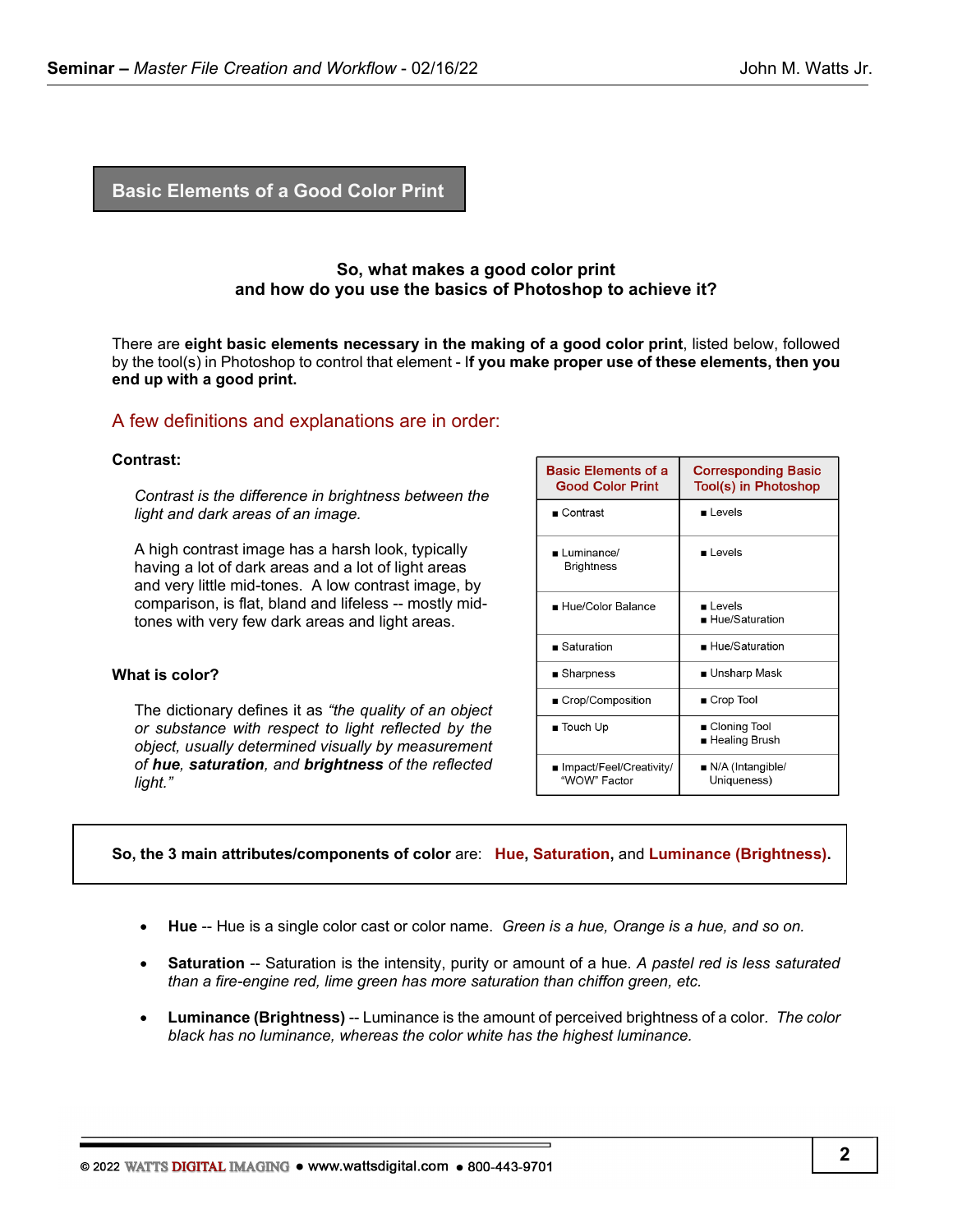## **Workflow Chart**

## About the Workflow Chart and Speed Keys

- This **Workflow Chart for Photographers** is an essential element on how best to approach and use Photoshop for photographers. It's important to **Standardize your Workflow**: Contrast should be adjusted before Color Correction, Cropping should be done before Sharpening, and so on.
- Notice that the Workflow Chart is divided into 4 sections which further reflect a proper workflow *(see vertical boxes on left-hand side of page):*
	- *1) Open File in ACR (Adobe Camera RAW), 2) Optimize File in ACR 3) Optimize Master File in Photoshop 4) Work with your Master File in Photoshop*
- You should also get into the habit of using a few basic **Speed Keys**: Once you start to memorize these, you'll significantly increase the speed with which you work. There are hundreds of speed key combinations -- Don't be over-whelmed, as you only need a handful - The ones in the chart are the ones that I believe you'll find the most essential and useful.
- As this information is from my Photoshop book, "**Not Just Another Photoshop Book: Photoshop Instruction Designed for Photographers",** the Section and Chapter Names are listed in italic after each step, with chapter numbers in parentheses.

*The book is available here exclusively on Amazon, in either paperback or Kindle:*  <http://www.amazon.com/dp/B07HNLS1Q2>

- *More Free "Post-Processing" Resources for Photographers:* [https://wattsdigital.com/free-useful](https://wattsdigital.com/free-useful-downloads)[downloads](https://wattsdigital.com/free-useful-downloads)
- *Need more? Visit my website*  - [https://wattsdigital.com](https://wattsdigital.com/)
- *Questions?* I'm only an email away ...

[John Watts :\)](mailto:john@wattsdigital.com)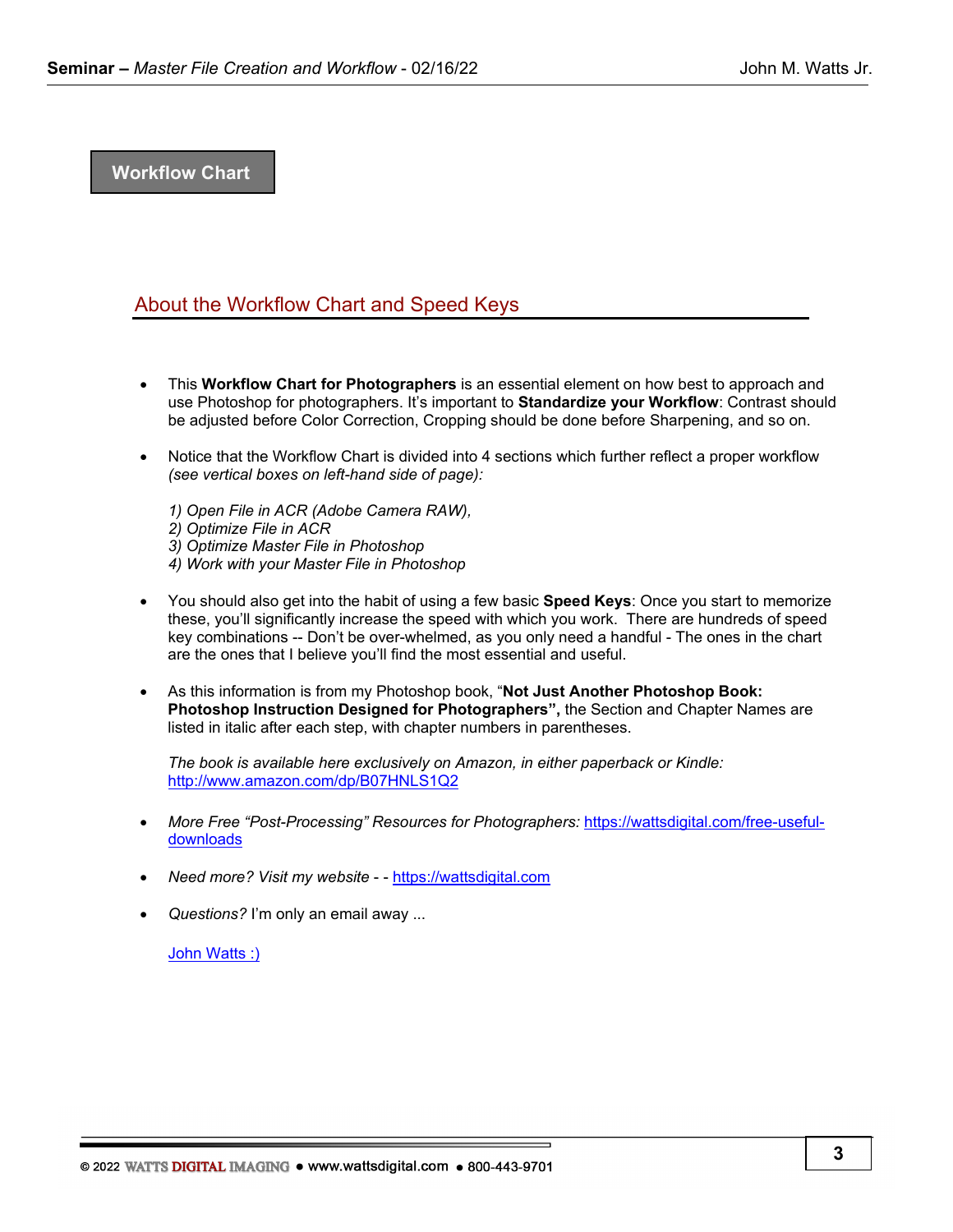*Section / Chapter Names listed in italic after each step, with chapter numbers in parentheses …*



Optimize File in ACR

|  | Duplicate, rename and work on the copy of your original file<br>"Opening, Duplicating and Renaming Files" (Ch 10)           |
|--|-----------------------------------------------------------------------------------------------------------------------------|
|  | If the copy is a RAW File, open in Adobe Camera RAW Plug-In<br>"The ACR Workspace" (Ch 21)                                  |
|  | <u>OR</u>                                                                                                                   |
|  | If the copy is not a RAW file (JPG, etc.), open in Camera RAW Filter<br>"Using Camera RAW Filter for non-Raw files" (Ch 20) |
|  |                                                                                                                             |
|  | Adjust the "Optics" Panel (Except Camera RAW filter)                                                                        |
|  | See "ACR in Action" (Ch 22) for all steps in this section                                                                   |
|  | Adjust the "Basic" Panel - Adjust Exposure and Contrast first, then Color                                                   |
|  | <b>Adjust the "Color Mixer" Panel</b>                                                                                       |
|  | If necessary, adjust the "Detail" Panel for Noise Reduction                                                                 |
|  | Open in Photoshop (except in Camera RAW Filter)                                                                             |
|  |                                                                                                                             |

**Optimize Master File in Photoshop Optimize File in ACR**Optimize Master File in Photoshop

 **Save as a new .TIF or .PSD in Photoshop** *(with "\_M" in the filename)*  **"***Save Options" (Ch 11)*

# **Touch Up "***Clone Stamp Tool / Healing Brush" (Ch 38)*

- **Adjust Contrast "***Levels" (Ch 16)*
- **Adjust Color Correction**

\_\_\_\_\_\_\_\_\_\_\_\_\_\_\_\_\_\_\_\_\_\_\_\_\_\_\_\_\_\_\_\_\_\_\_\_\_\_\_\_\_\_\_

 **"***Levels" (Ch 16), "Hue and Saturation" (Ch 17)*

 **Local vs. Global Corrections "***The Power of Layer Masks" (Section 4)*

 **Enhancement / Impact "***Dodging & Burning" (Ch 34)* 

**Combine these 3 steps to divide your image into "Zones" of Brightness, Contrast, and Color**

*Discussed in detail in my [Small Group](https://wattsdigital.com/small-group-workshops)  [Workshop,](https://wattsdigital.com/small-group-workshops) "The Power of Layer Masks"*

 **Save as Unflattened Master File** *(Duplicate for the rest of the workflow) "File"* Menu  *"Save As", "Image" "Duplicate..."*